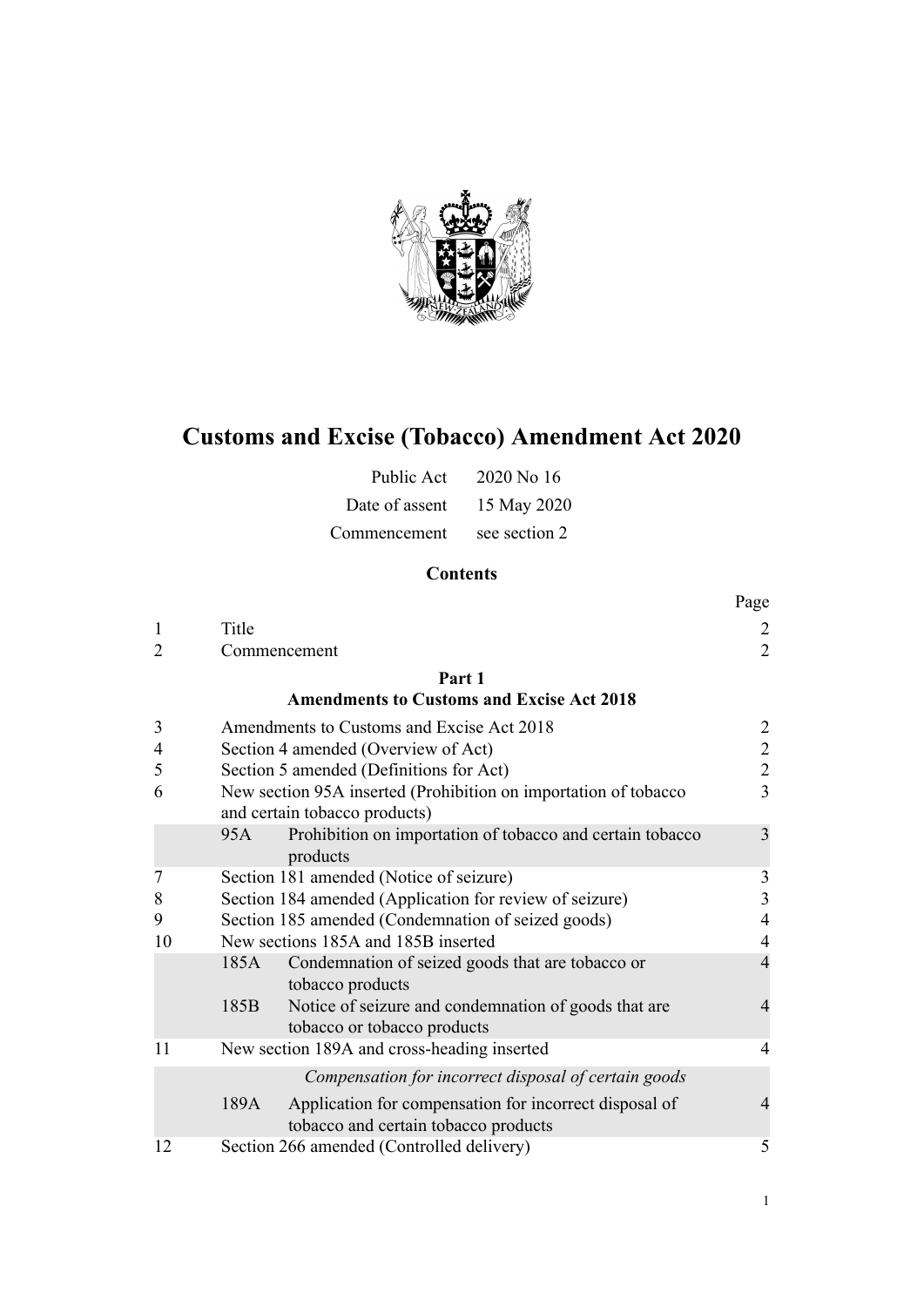<span id="page-1-0"></span>

| s 1 | <b>Customs and Excise (Tobacco) Amendment Act 2020</b>                                             | 2020 No 16 |
|-----|----------------------------------------------------------------------------------------------------|------------|
| 13  | Section 388 amended (Offences in relation to importation or<br>exportation of prohibited goods)    | 5          |
| 14  | Section 389 amended (Offences in relation to knowingly importing<br>or exporting prohibited goods) | 5          |
| 15  | Schedule 1 amended                                                                                 | 5          |
| 16  | New Schedules 3A and 3B inserted                                                                   | 5          |
|     | Part 2                                                                                             |            |
|     | <b>Amendment to Trans-Tasman Mutual Recognition Act 1997</b>                                       |            |
| 17  | Amendment to Trans-Tasman Mutual Recognition Act 1997                                              | 5          |
|     | <b>Schedule 1</b>                                                                                  | 6          |
|     | <b>New Part 3 inserted into Schedule 1</b>                                                         |            |
|     | <b>Schedule 2</b>                                                                                  | 7          |
|     | <b>New Schedules 3A and 3B inserted</b>                                                            |            |

### **The Parliament of New Zealand enacts as follows:**

**1 Title**

This Act is the Customs and Excise (Tobacco) Amendment Act 2020.

### **2 Commencement**

This Act comes into force on 1 July 2020.

# **Part 1**

# **Amendments to Customs and Excise Act 2018**

# **3 Amendments to Customs and Excise Act 2018**

This Part amends the [Customs and Excise Act 2018](http://legislation.govt.nz/pdflink.aspx?id=DLM7038920).

### **4 Section 4 amended (Overview of Act)**

(1) After section  $4(4)(d)(ii)$ , insert:

(iia) tobacco; and

(2) In section  $4(4)(d)(iii)$ , replace "(subpart 4)" with "(subpart 4 and Schedules 3A) and 3B)".

### **5 Section 5 amended (Definitions for Act)**

- (1) In section  $5(1)$ , insert in its appropriate alphabetical order: **tobacco refuse** means any scraps, waste, chippings, stems, or deposits of tobacco resulting from the processing of tobacco
- (2) In [section 5\(1\),](http://legislation.govt.nz/pdflink.aspx?id=DLM7038971) definition of **prohibited imports**, paragraph (a), replace "section 95 or 96" with "section 95, 95A, or 96".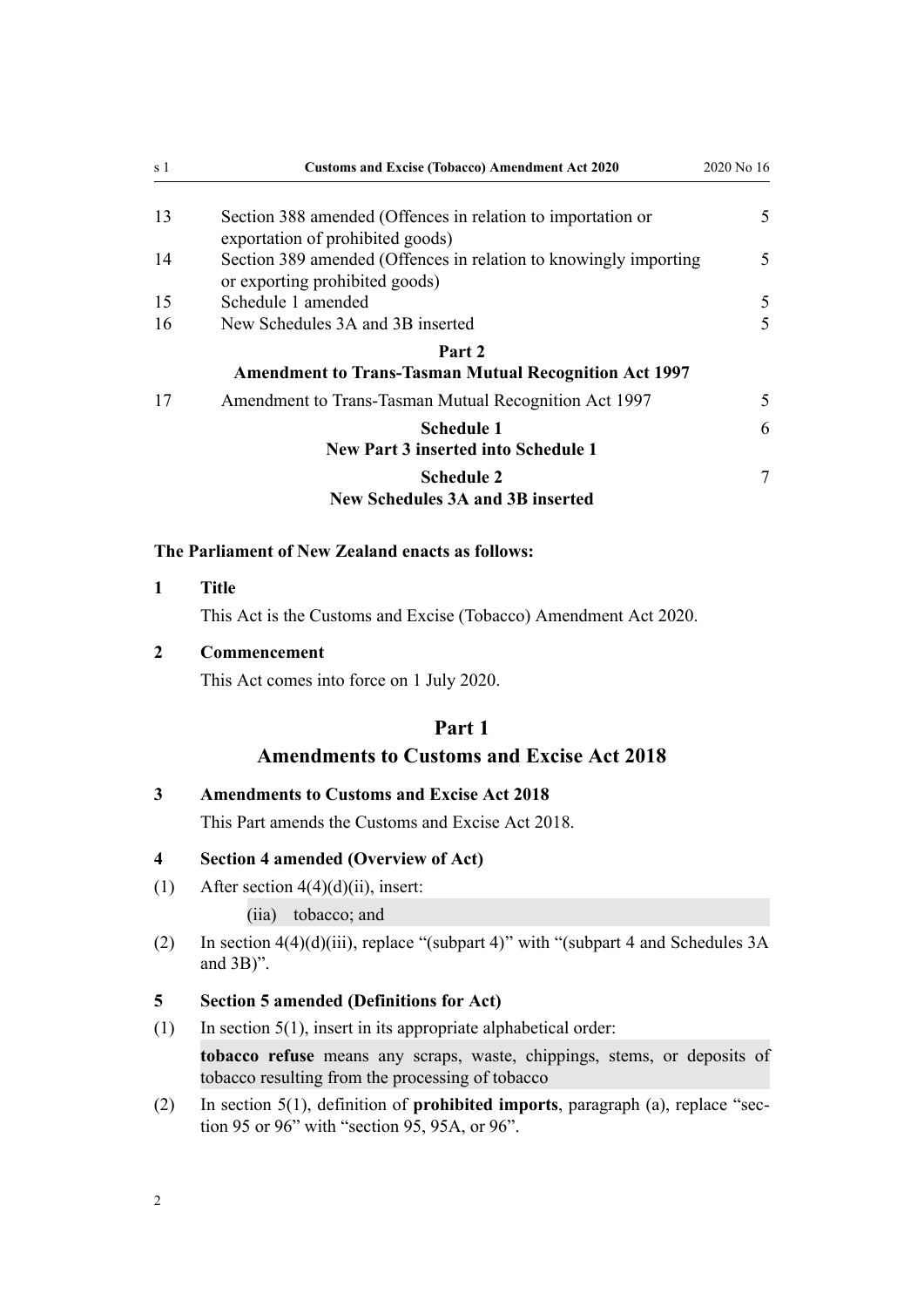# <span id="page-2-0"></span>**6 New section 95A inserted (Prohibition on importation of tobacco and certain tobacco products)**

After [section 95](http://legislation.govt.nz/pdflink.aspx?id=DLM7039308), insert:

### **95A Prohibition on importation of tobacco and certain tobacco products**

- (1) The importation of the following goods is prohibited:
	- (a) tobacco leaf:
	- (b) manufactured tobacco, excluding the goods specified in subsection (2):
	- (c) tobacco refuse.
- (2) The prohibition in subsection (1) does not apply to the following goods:
	- (a) cigars:
	- (b) cigarillos:
	- (c) water-pipe tobacco:
	- (d) chewing tobacco:
	- (e) snuff:
	- (f) snus.
- (3) The prohibition in subsection (1) does not apply if—
	- (a) the person importing the goods—
		- (i) has a permit granted by the chief executive under Schedule 3A, allowing the goods to be imported; and
		- (ii) complies with any conditions of the permit; or
	- (b) the goods are in the possession or under the control of a person specified in section  $30(1)(a)$ ; or
	- (c) the goods—
		- (i) are not unloaded in New Zealand and are destined for a point outside New Zealand; or
		- (ii) are to be, or are being, transhipped internationally, and are covered by a transhipment request made under section 87(2) and granted by the chief executive.

### **7 Section 181 amended (Notice of seizure)**

After [section 181\(1\)](http://legislation.govt.nz/pdflink.aspx?id=DLM7039436), insert:

(1A) Subsection (1) does not apply in respect of seized goods that are tobacco or tobacco products prohibited from import under section 95A.

### **8 Section 184 amended (Application for review of seizure)**

After [section 184\(2\)](http://legislation.govt.nz/pdflink.aspx?id=DLM7039440), insert: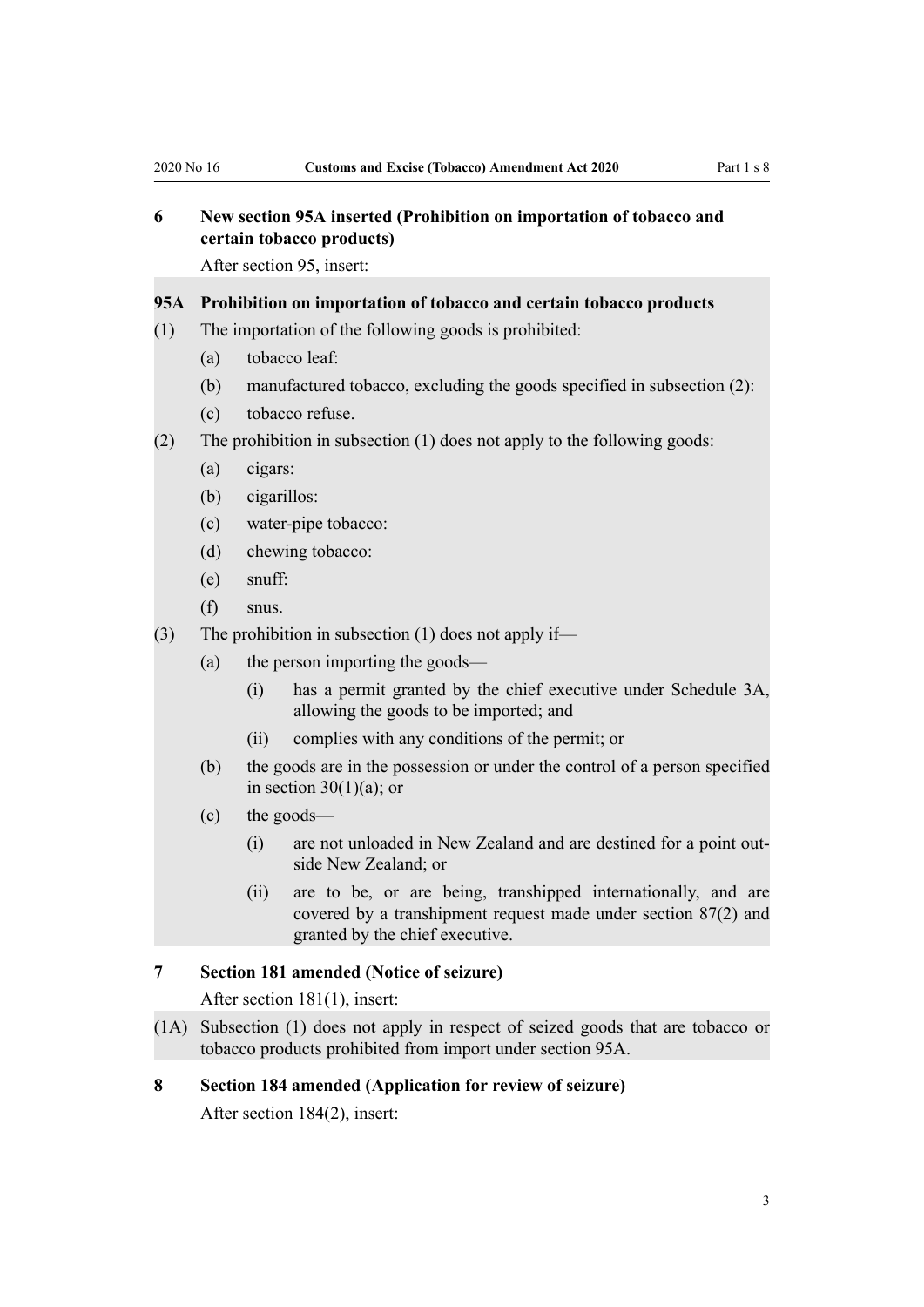<span id="page-3-0"></span>(3) This section does not apply in respect of seized goods that are tobacco or tobacco products prohibited from import under section 95A.

### **9 Section 185 amended (Condemnation of seized goods)**

In [section 185\(1\),](http://legislation.govt.nz/pdflink.aspx?id=DLM7039442) after "section 178", insert ", other than goods that are tobacco or tobacco products prohibited from import under section 95A".

#### **10 New sections 185A and 185B inserted**

After [section 185](http://legislation.govt.nz/pdflink.aspx?id=DLM7039442), insert:

### **185A Condemnation of seized goods that are tobacco or tobacco products**

- (1) This section applies to goods that—
	- (a) are tobacco or tobacco products prohibited from import under section 95A; and
	- (b) have been seized under section 178.
- (2) The goods are condemned to the Crown when they are seized.

### **185B Notice of seizure and condemnation of goods that are tobacco or tobacco products**

- (1) If goods have been seized and condemned to the Crown under section 185A, Customs must, as soon as is reasonably practicable, notify—
	- (a) any person who Customs knows or believes has an interest in the goods; or
	- (b) if any such person is overseas, his or her agent in New Zealand.
- (2) The notice must be in writing and contain the reasons for the seizure and condemnation.
- (3) A seizure and condemnation is not invalid or illegal by reason of a failure to provide a notice under this section if reasonable steps were taken to give the notice.

### **11 New section 189A and cross-heading inserted**

After [section 189](http://legislation.govt.nz/pdflink.aspx?id=DLM7039445), insert:

*Compensation for incorrect disposal of certain goods*

### **189A Application for compensation for incorrect disposal of tobacco and certain tobacco products**

- (1) This section applies to any person who has imported goods into New Zealand that—
	- (a) are of a kind described in section  $95A(1)(a)$  to (c); and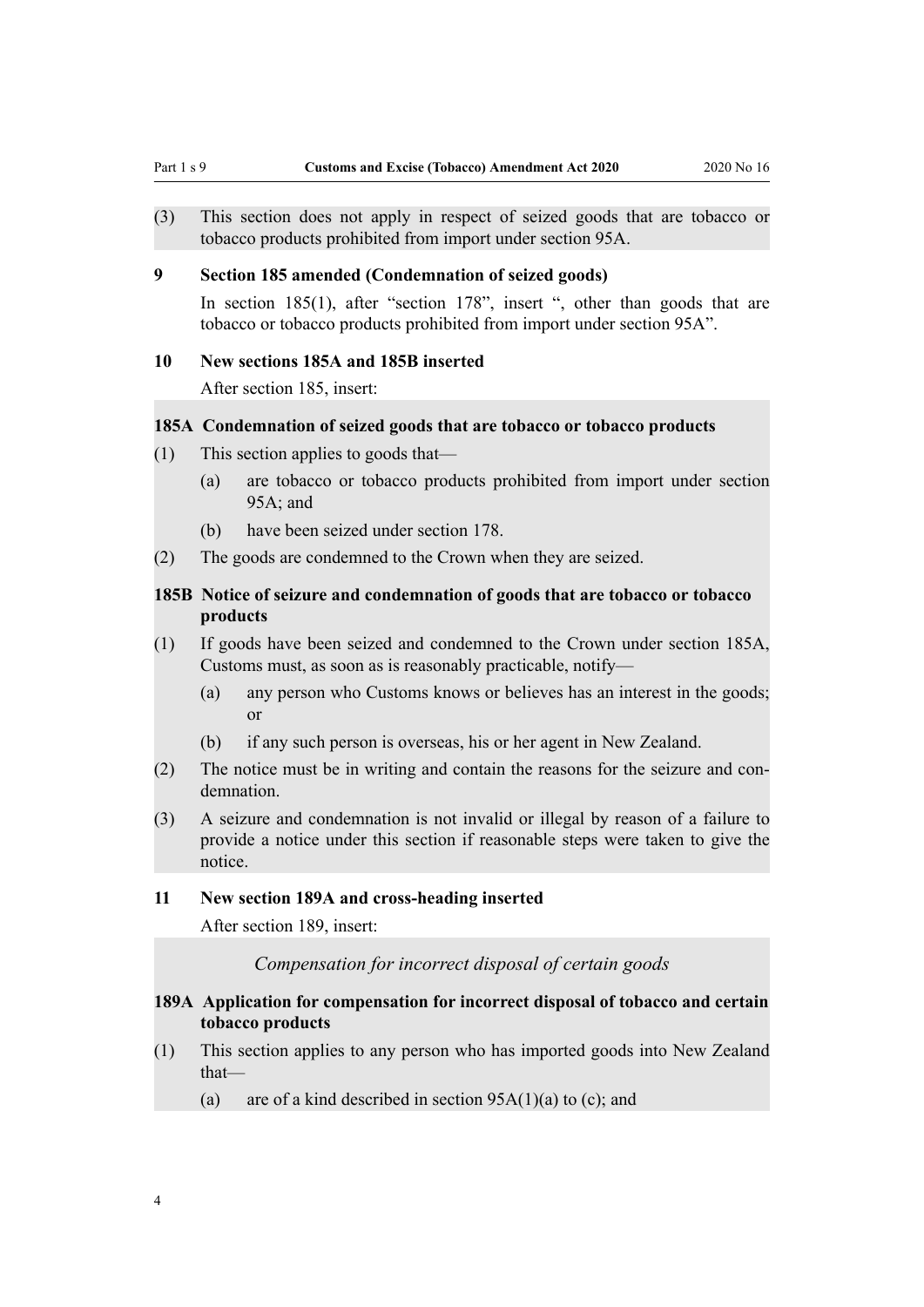- <span id="page-4-0"></span>(b) have been seized under section 178 and condemned under section 185A, on the grounds that the goods are prohibited from import under section 95A.
- (2) The person may apply to the chief executive for compensation, on the basis that the importation was not in breach of section 95A.
- (3) The application must be made in accordance with Schedule 3B.

### **12 Section 266 amended (Controlled delivery)**

Replace [section 266\(1\)\(b\)\(i\)](http://legislation.govt.nz/pdflink.aspx?id=DLM7039587) with:

- (i) been imported in contravention of section 95 or 95A; or
- **13 Section 388 amended (Offences in relation to importation or exportation of prohibited goods)**

In section  $388(1)(e)$ , replace "section 96 or 97" with "section 95A, 96, or 97".

**14 Section 389 amended (Offences in relation to knowingly importing or exporting prohibited goods)**

In section  $389(1)(d)$ , replace "section 96 or 97" with "section 95A, 96, or 97".

### **15 Schedule 1 amended**

In Schedule 1, after [Part 2](http://legislation.govt.nz/pdflink.aspx?id=LMS136048), insert the Part 3 set out in [Schedule 1](#page-5-0) of this Act.

### **16 New Schedules 3A and 3B inserted**

After [Schedule 3](http://legislation.govt.nz/pdflink.aspx?id=DLM7039984), insert the Schedules 3A and 3B set out in [Schedule 2](#page-6-0) of this Act.

### **Part 2**

### **Amendment to Trans-Tasman Mutual Recognition Act 1997**

### **17 Amendment to Trans-Tasman Mutual Recognition Act 1997**

- (1) This section amends the [Trans-Tasman Mutual Recognition Act 1997.](http://legislation.govt.nz/pdflink.aspx?id=DLM410792)
- (2) In [Schedule 1](http://legislation.govt.nz/pdflink.aspx?id=DLM411384), category 1, after "section 95", insert "or 95A".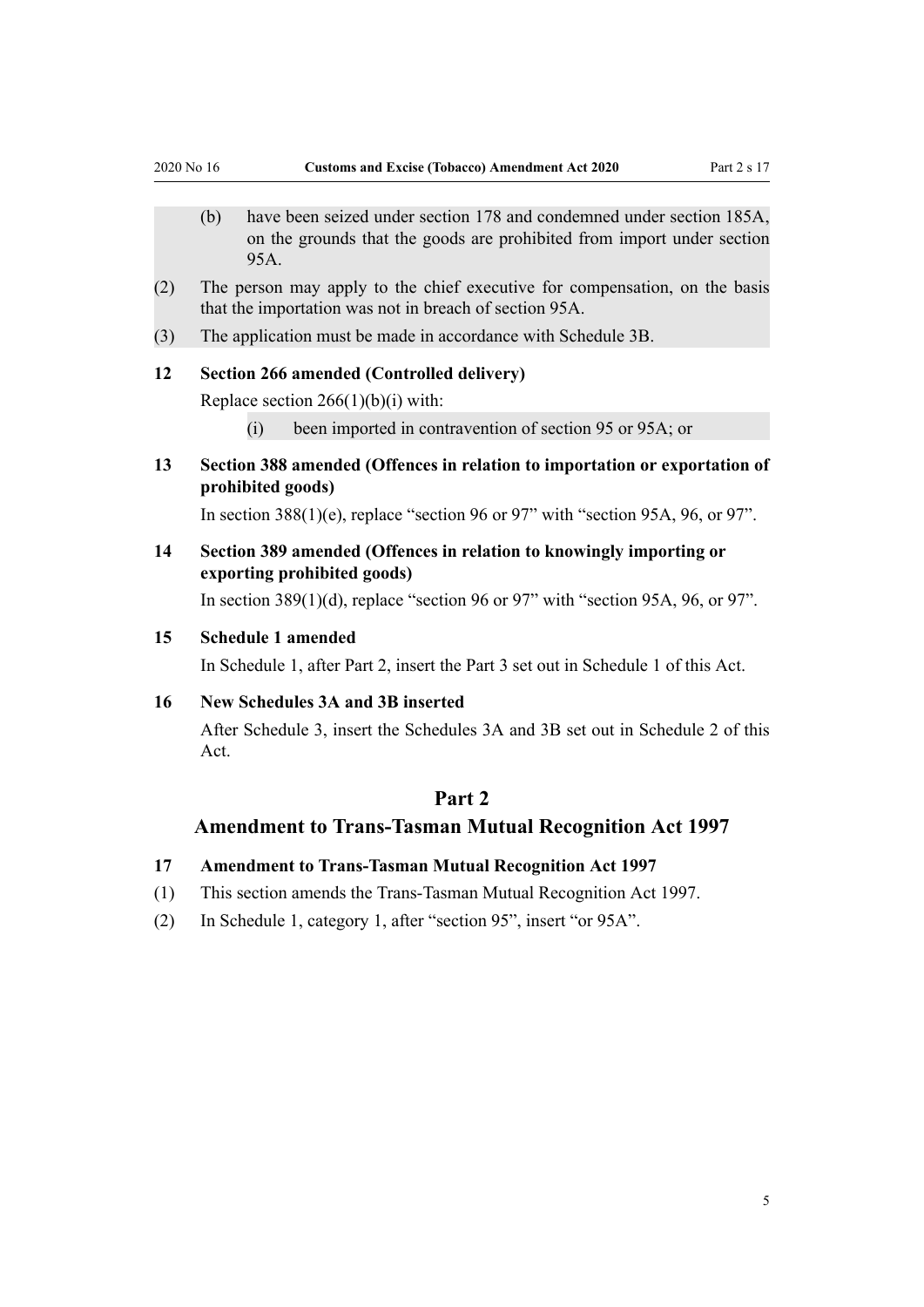# <span id="page-5-0"></span>**Schedule 1 New Part 3 inserted into Schedule 1**

[s 15](#page-4-0)

### **Part 3**

# **Provisions relating to Customs and Excise (Tobacco) Amendment Act 2020**

### **39 Interpretation**

In this Part,—

**amendment Act** means the Customs and Excise (Tobacco) Amendment Act 2020

**commencement date** means the date on which the amendment Act comes into force.

### **40 Tobacco or tobacco products imported as at commencement date**

- (1) This section applies to goods that are tobacco or tobacco products prohibited from import by section 95A that, as at the commencement date, have been imported into New Zealand.
- (2) This Act applies to the goods as if the amendment Act had not come into force.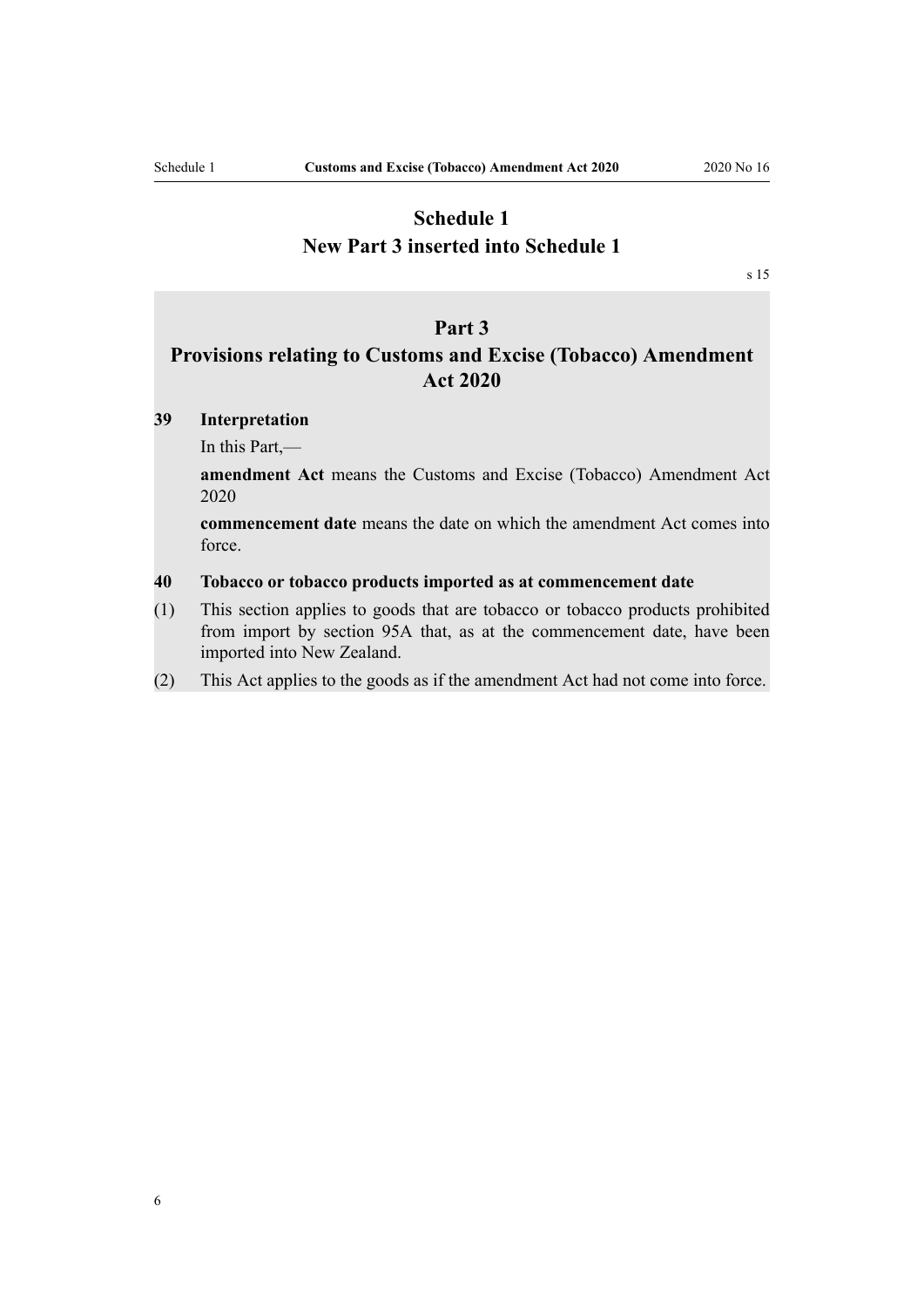# <span id="page-6-0"></span>**Schedule 2 New Schedules 3A and 3B inserted**

[s 16](#page-4-0)

# **Schedule 3A**

# **Permit to import tobacco and tobacco products**

s 95A(3)(a)

### **1 Application for permit to import tobacco and certain tobacco products**

(1) A person may apply to the chief executive for a permit to import goods otherwise prohibited from import under section 95A.

### (2) The application must—

- (a) be in writing; and
- (b) include the applicant's address for correspondence; and
- (c) include any supporting documents that the chief executive considers appropriate.

### **2 Chief executive may request further information**

The chief executive may, at any time, require an applicant to provide any further information the chief executive considers relevant for the purposes of the application.

### **3 Chief executive must determine application**

- (1) The chief executive must determine an application by—
	- (a) granting a permit to import the goods; or
	- (b) refusing the application.
- (2) The chief executive must not grant a permit to import the goods unless the chief executive is satisfied that the applicant—
	- (a) holds a current licence to use an area as a Customs-controlled area for one of the purposes specified in subclause (3); or
	- (b) intends to use the goods for a legitimate purpose unrelated to the manufacture of tobacco for smoking; or
	- (c) intends to import manufactured tobacco only, either for commercial resale or personal use.
- (3) The purposes referred to in subclause  $(2)(a)$  are as follows:
	- (a) the manufacture of Part A goods:
	- (b) the deposit, keeping, or securing of imported goods, or of Part A goods, without payment of duty, pending their export: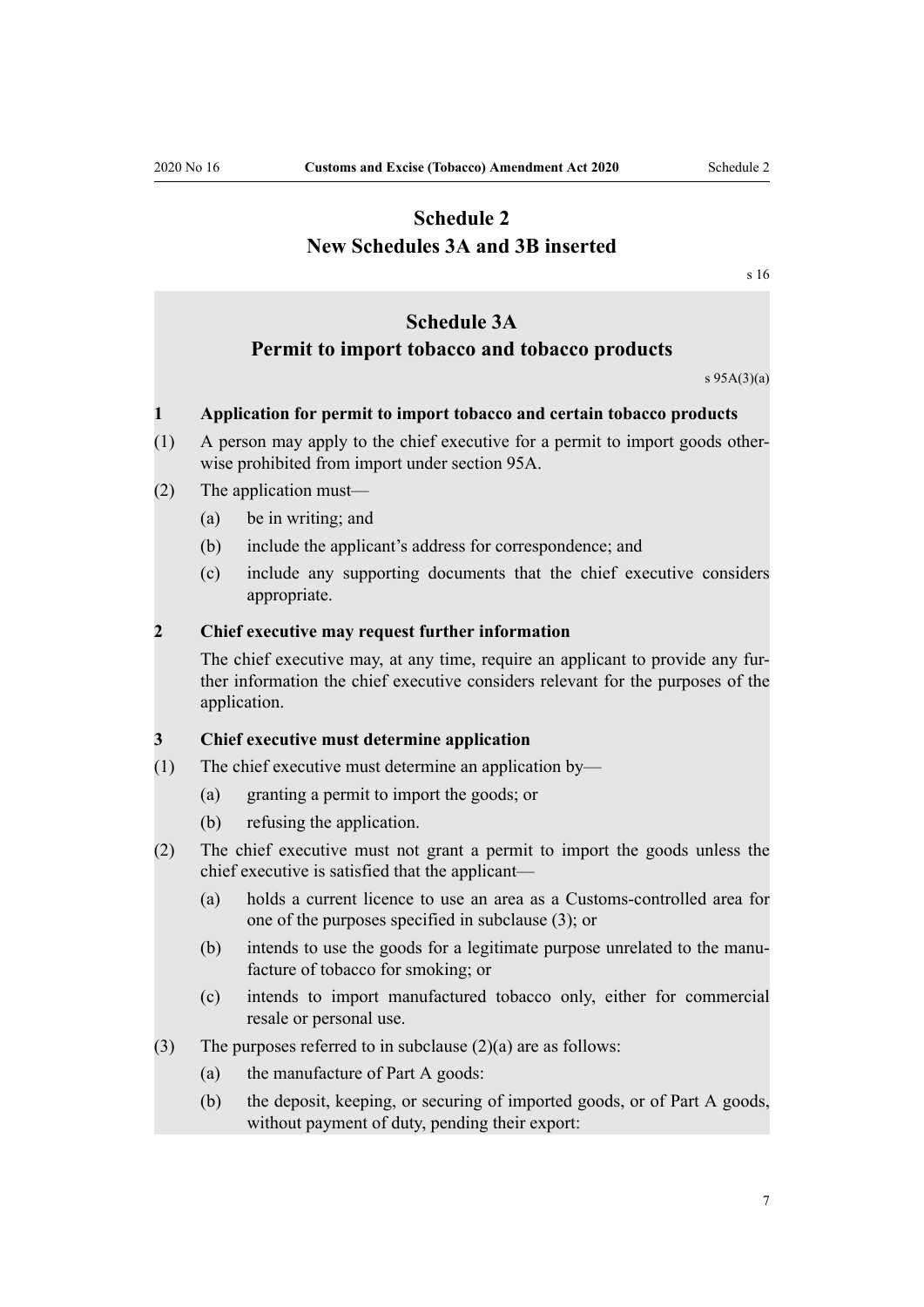- (c) the storing of dutiable goods on which the duty has not been paid, pending their sale to persons arriving in, or departing from, New Zealand.
- (4) Subclause (2) does not limit the chief executive's discretion to decide on other grounds not to grant a permit.
- (5) The chief executive must notify an applicant in writing of any decision made under this clause.
- (6) An applicant who is dissatisfied with a decision of the chief executive under this clause may, within 20 working days after the date on which the notice of the decision is given, appeal to a Customs Appeal Authority against that decision.

### **4 Grant of permit**

- (1) A permit to import the goods must—
	- (a) specify the applicant as the permit holder; and
	- (b) include a condition that the permit holder must not import the goods using any method that requires the goods to be received by or transmitted through a registered postal operator.
- (2) A permit may include conditions that enable the chief executive to monitor compliance with the other conditions of the permit.
- (3) The chief executive may include in a permit any other terms, conditions, or restrictions that the chief executive considers appropriate.

### **5 Variation of terms, conditions, or restrictions**

- (1) The chief executive may, by notice in writing to the permit holder,—
	- (a) vary or revoke a term, condition, or restriction imposed under clause 4; or
	- (b) impose a new term, condition, or restriction under clause 4.
- (2) A permit holder who is dissatisfied with a decision of the chief executive under this clause may, within 20 working days after the date on which the notice of the decision is given, appeal to a Customs Appeal Authority against that decision.

### **6 Revocation or suspension of permit**

- (1) The chief executive may revoke or suspend a permit if—
	- (a) the permit holder no longer holds a current licence to use an area as a Customs-controlled area for one of the purposes specified in clause 3(3); or
	- (b) the permit holder has failed to comply with a term, condition, or restriction imposed under clause 4.
- (2) The chief executive must notify the permit holder in writing if the chief executive intends to revoke or suspend a permit under subclause (1)(b).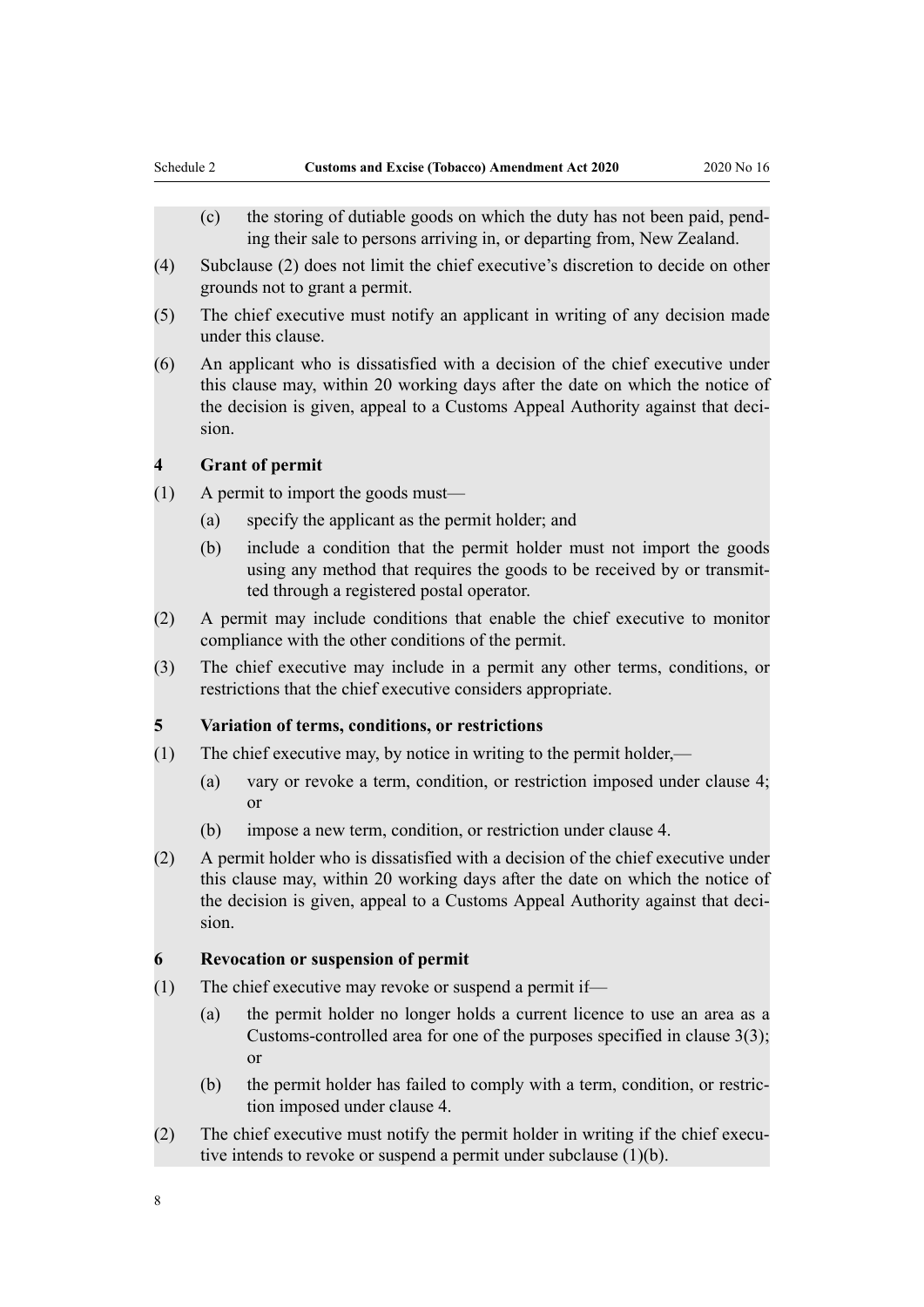- (3) Subclause (2) does not apply if the chief executive considers that there is good reason not to give notice of the revocation or suspension.
- (4) If the chief executive revokes or suspends a licence, the chief executive must notify the permit holder in writing of the revocation or suspension.
- (5) A permit holder who is dissatisfied with a decision of the chief executive under this clause may, within 20 working days after the date on which the notice of the decision is given, appeal to a Customs Appeal Authority against that decision.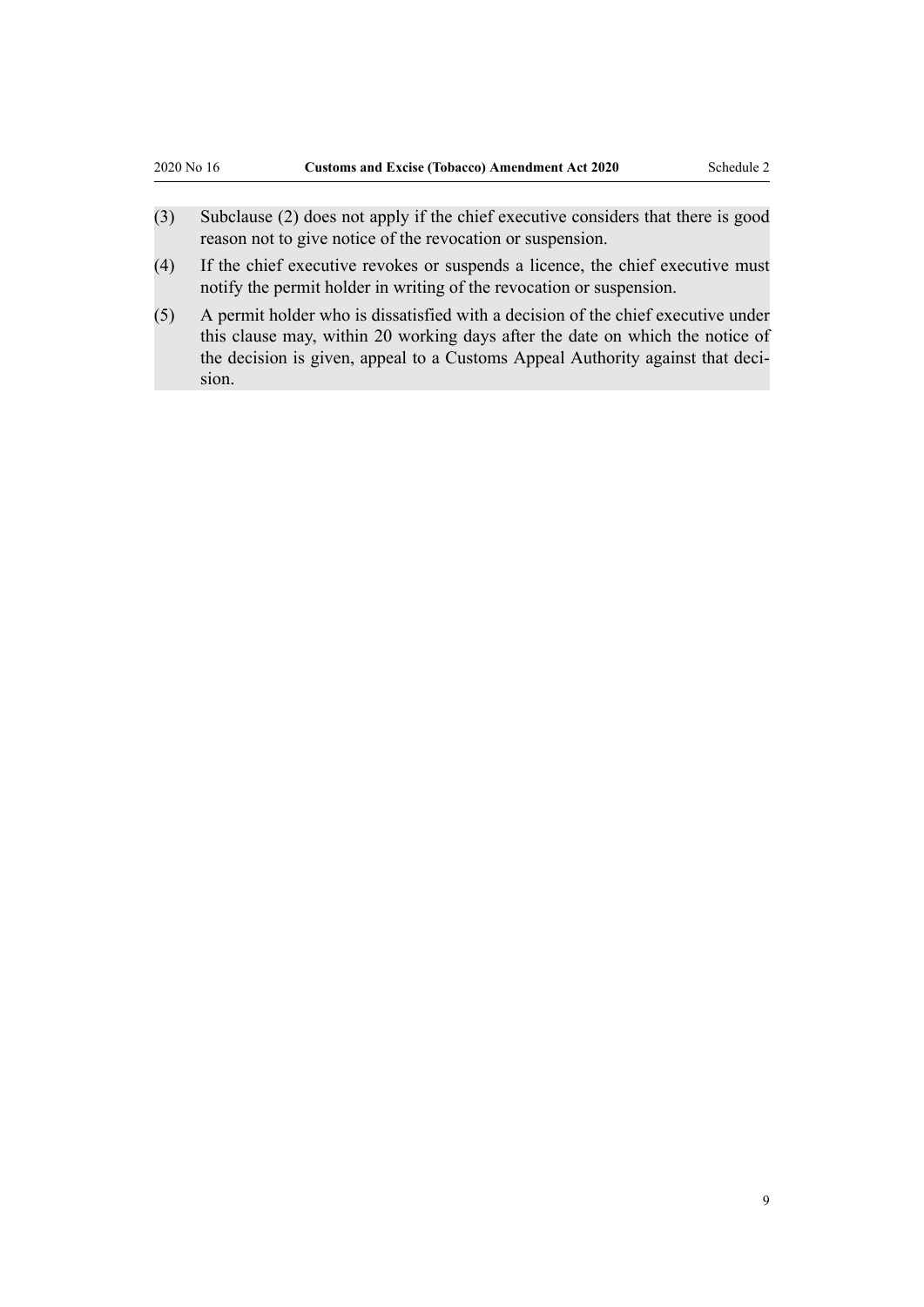## **Schedule 3B**

# **Application for compensation for incorrect disposal of tobacco and certain tobacco products**

s 189A

### **1 Application for compensation for incorrect disposal of tobacco and certain tobacco products**

An application for compensation under section 189A(2) must—

- (a) be in writing; and
- (b) include the applicant's address for correspondence; and
- (c) be made no later than 20 working days after the date on which the notice under section 185B was given or, if the applicant did not receive the notice, any time that the chief executive allows; and
- (d) specify the basis on which the applicant considers that the importation of the goods that are the subject of the application was not in breach of section 95A; and
- (e) include any documentation that may support the applicant's application.

### **2 Chief executive may request further information**

The chief executive may require an applicant to provide any further information that the chief executive considers reasonably necessary to enable him or her to make a decision.

#### **3 Conduct of review**

- (1) The chief executive must determine an application for compensation on the papers, unless he or she considers it is not appropriate to do so.
- (2) The chief executive must consider—
	- (a) the application; and
	- (b) any further information supplied in accordance with clause 2 and any other statement, document, information, or matter that the chief executive considers will assist him or her to deal effectively with the subject of the review (whether or not that statement, document, information, or matter would be admissible in a court of law).

### **4 Decision on application**

- (1) The chief executive must determine an application for compensation no later than 20 working days after the date on which the application is received.
- (2) The chief executive must determine an application for compensation by—
	- (a) granting the application and allowing compensation to be paid in accordance with clause 5; or